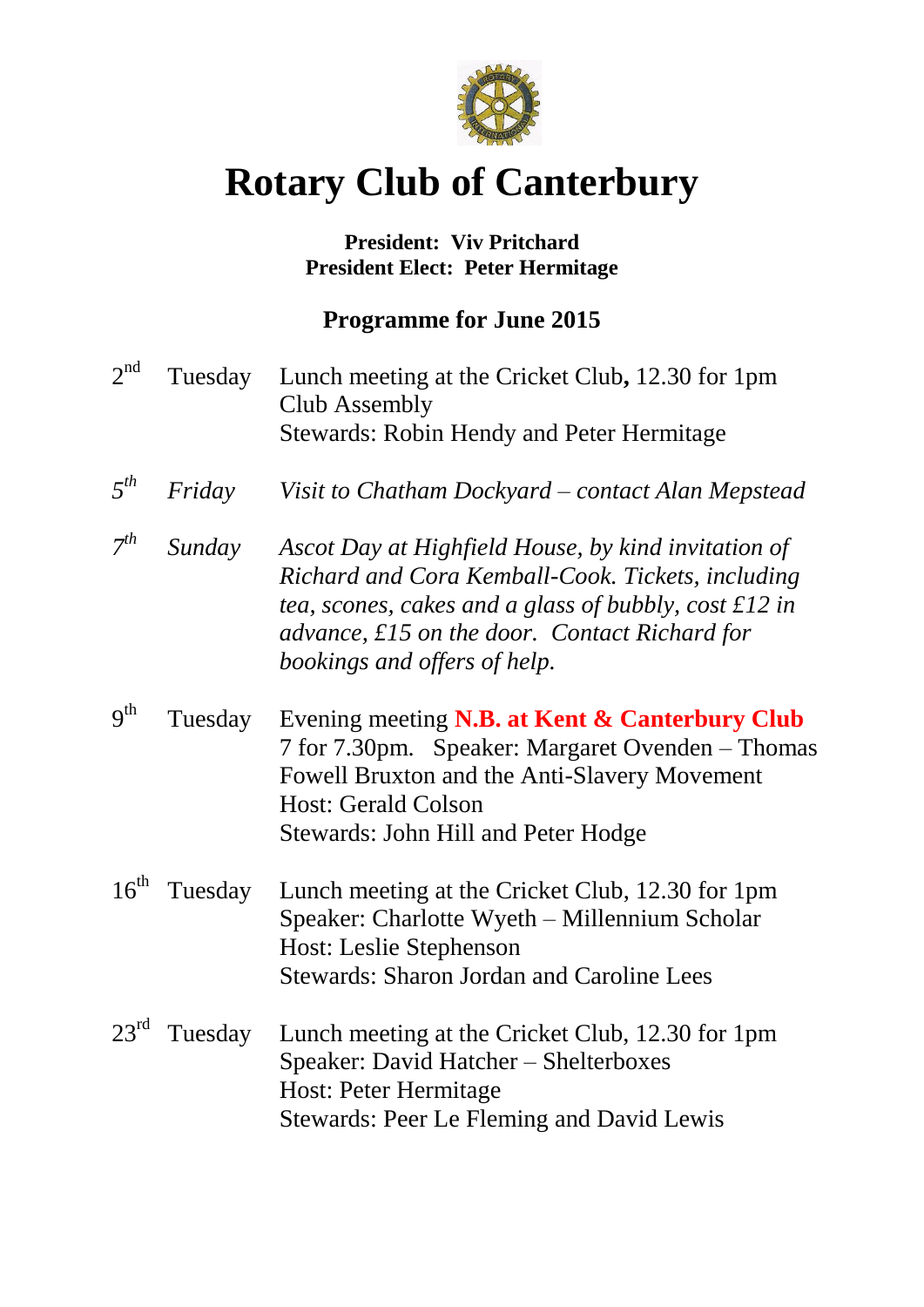30<sup>th</sup> Tuesday Lunch meeting at the Cricket Club, 12.30 for 1pm Handover meeting Stewards: Alan Holmes and Richard Kemball-Cook

### **Future Dates**

 $11<sup>th</sup>$  July – Duck Race in Westgate Gardens

# **Rotary News**

#### **Attendance at Meetings**

Members can claim an attendance if they have attended a meeting at another Rotary Club or a committee of this Club. In order to record this attendance, the attendance sheet signed by all members at meetings will have a column added in which these extra attendances can be registered.

Peter Hermitage Chairman, Club Service Committee

#### **Table Numbers**

Please remember to take a table number out of the bag when you sign in at a Rotary meeting, and then sit at that table. This ensures that members mix freely with others and enjoy the fellowship that is such an important part of Rotary. Leave the number on the table to be collected at the end of the meeting – please do not take the number home!

#### **International Committee**

The committee has recently given £500 each to the Tools for Self Reliance and Village in Syria charities.

A steering committee, consisting of Margaret Griffin, Robert Boyd-Howell and Tony Pomeroy, has been established to manage the Joint Pentangular Juba Bursary project which runs from April 2017 to March 2019.

Tony Pomeroy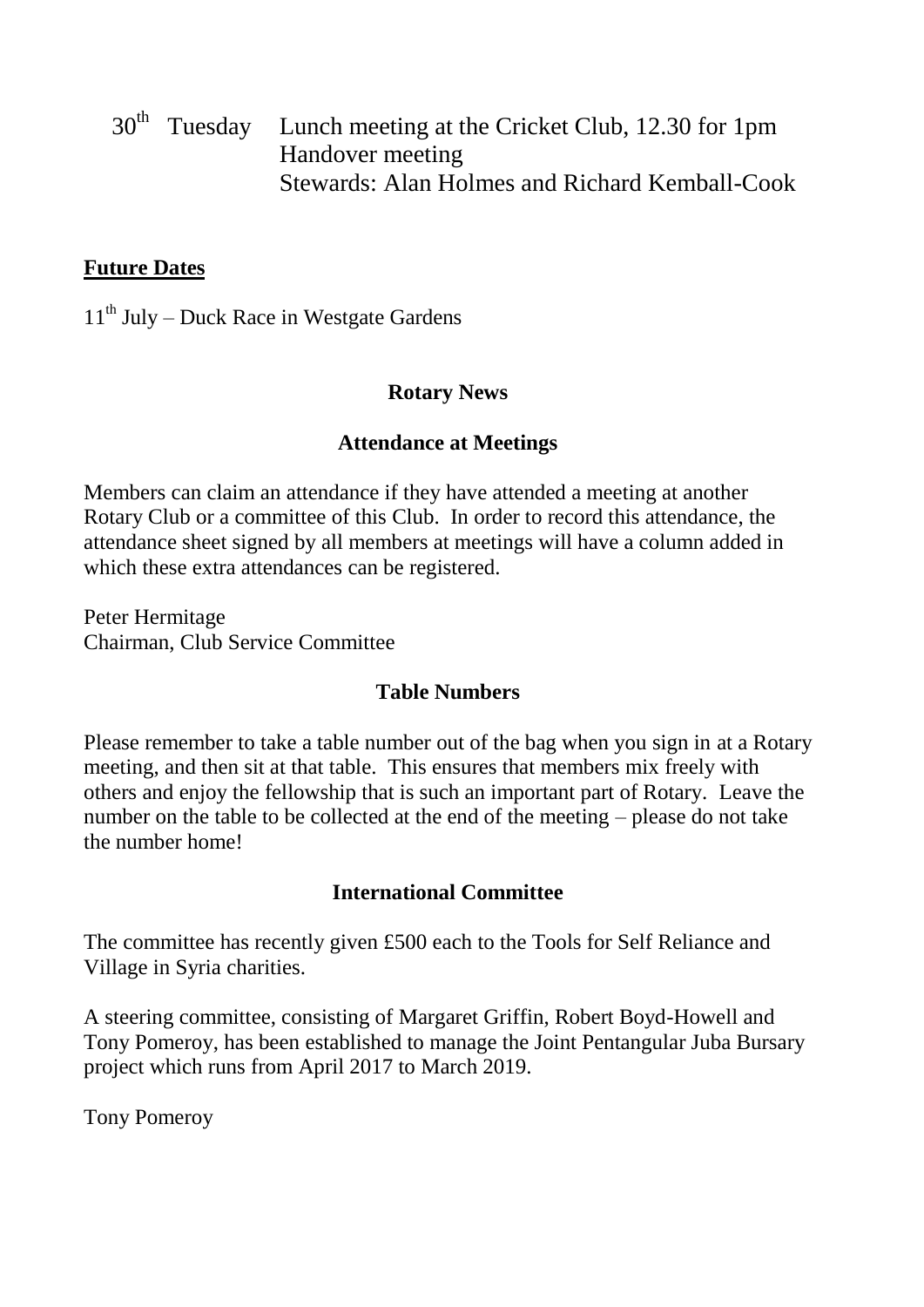#### **Club Website**

Publicising club events and projects is becoming increasingly difficult because there is less space in the local papers and the majority of people now turn to the internet and social media for their news and information. The club is already well prepared to cope with this change not only because it has an established website but it also has a Facebook Page and a Twitter Feed.

As well as publicising events, the club website (www.rotarycanterbury.org.uk) is also actively used as a conduit for the public to contact the club on variety of topics ranging from charitable appeals to membership enquiries via its Contact Page. Dedicated email addresses for the Millennium Scholarship Trust Fund (mstf@rotarycanterbury.org.uk) and Innovation Competition (innovation@rotarycanterbury.org.uk) are already in existence and additional, specialist, addresses can be set up as and when a need arises. A dedicated email address can additionally be been set to divert automatically to another address. In the case of our two, the Millennium one diverts to Leslie Stephenson and the Innovation one to Brian Dobinson.

Because of the time it takes to set up and test a web page, or dedicated email address, please provide as much warning as possible – ideally at least a month to Robin Hendy. In the case of Social Media please speak to Martin Ward - but please do not set up new, separate, Facebook or Twitter feeds. Received wisdom is it takes at least 18 months for new social media feeds to take-off so a project will likely be over before a bespoke feed appears on anybody's radar. Better by far to use the already established club feeds and the networks which are already in existence. Martin can instruct committee chairs / project leaders in how to accomplish this very simple task.

#### **Martin Ward**

#### **May Birthdays by Ian Wright**

The Month of May Rochester keeps

its annual festival of chimney sweeps

It also has 2 bank holidays to bring

the  $1<sup>st</sup>$  of the month, and one that's called Spring

It also has a number of birthdays that fall

a total of 6 for me to recall

I shouldn't really need to mention that when the Lieutenant Colonel came in you stood to attention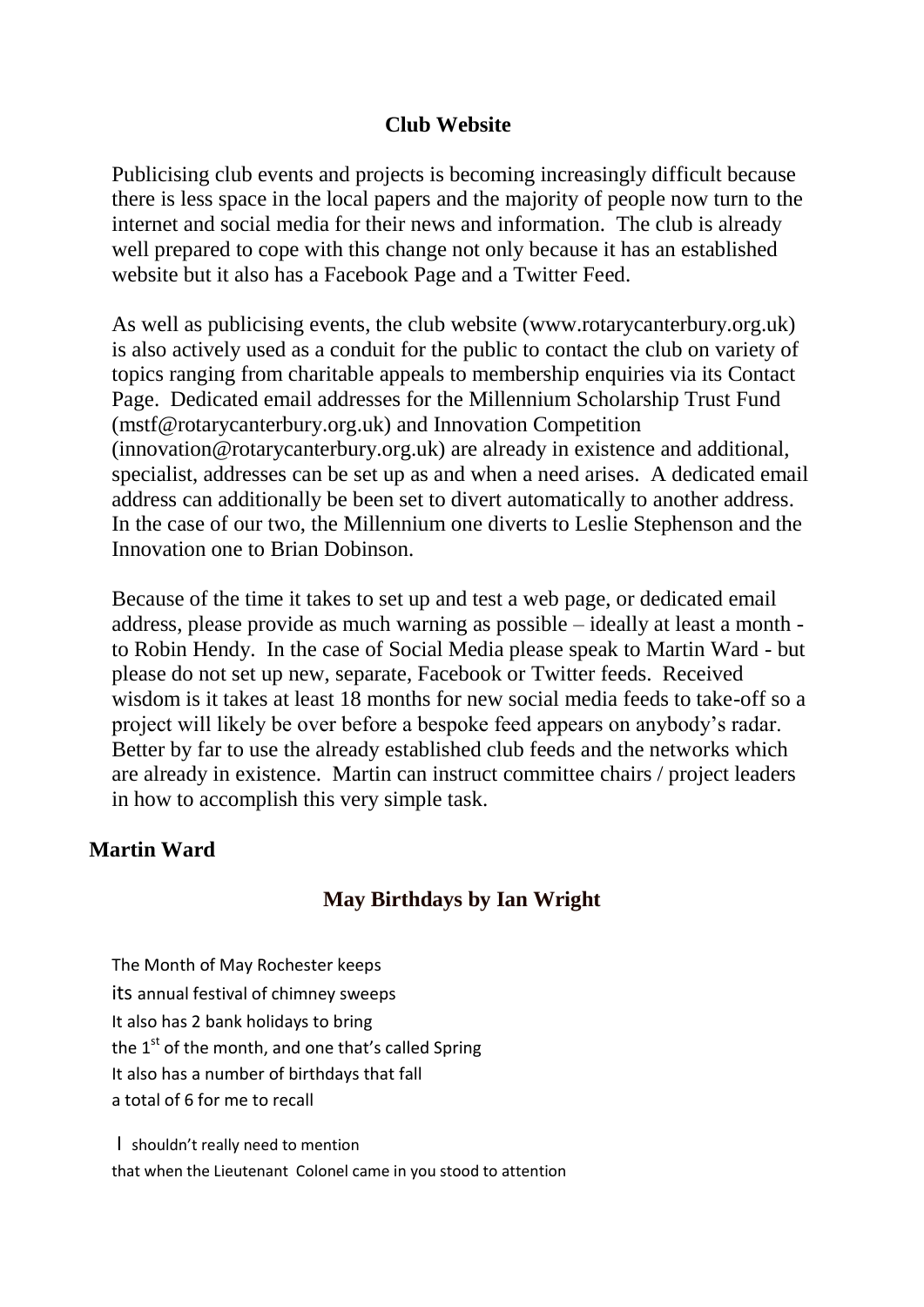If you didn't you would succumb to the action that was to come. Army days over he takes a new stance earning his keep in higher finance ensuring that the organisation moves on he works as bursar for St Nick and St John I'm sure you now know who this will be in case you don't I'll tell you it's Sidney D

It's by cruise ship or ferry that you can go when you travel by P and O ensuring the safety of passengers and crew Is how this man worked hard for you In rotary he helps students lives be more sunny by administering Millennium Scholarship money For his name just have a guess If you can't I'll tell you it's Leslie S

The next name up that I can see is one who taught science at the Kent Uni A city councillor with political flare gaining great honours when becoming Lord Mayor Now he has decided to call it a day at the current elections that are held this May I'll not continue to let this rhyme drag I'll tell you his name it's Harry Cragg

Next name many will not know for these days he rarely makes a show I'll try and help you to detect by telling you that he's an architect Hopefully one day before our eyes Andrew Clague will spring us all a surprise

Doctor I have come to you My memory's going what can you do ? Do not worry at this stage It's just a symptom of old age If it continues and causes you strife I specialised in psychiatry of later life. Who could this be of high repute? it is the name of our newest recruit there's only one more thing for me to say Deborah Connolly Happy Birthday

The final name that I am giving is someone that managed a bank for his living